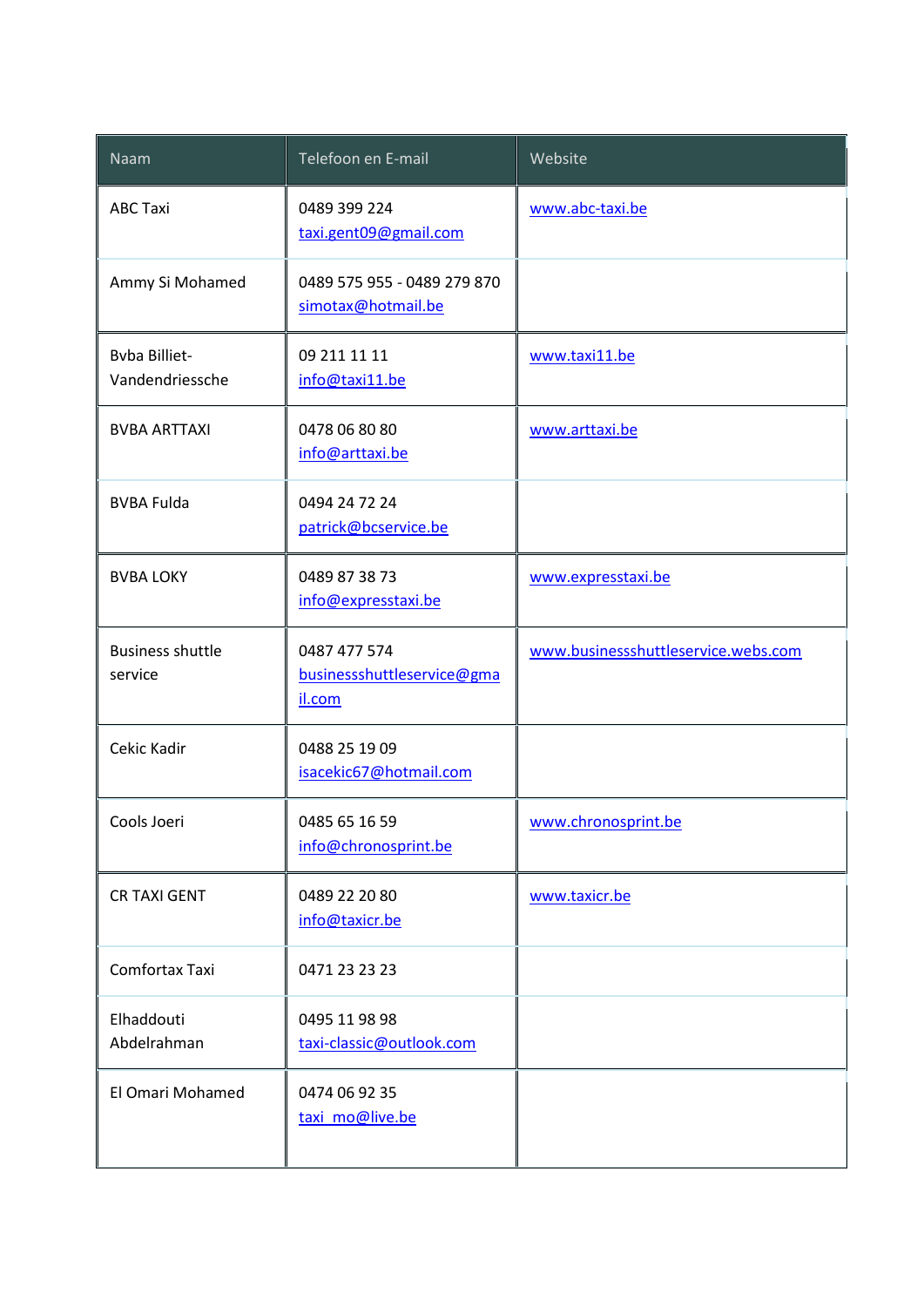| Europataxi                 | 0495 77 73 55<br>europataxi@live.be             |                                       |
|----------------------------|-------------------------------------------------|---------------------------------------|
| Fadila Safi                | 0487 865 599<br>taxicity09@outlook.be           |                                       |
| <b>Gentse Taxi Service</b> | 09 345 45 45<br>info@gt-service.be              | www.gt-service.be                     |
| <b>Gyssels Didier</b>      | 0498 18 07 49<br>didiergyssels@hotmail.com      | www.taxi-didier.be                    |
| Hasan Özdemir              | 0486 73 73 80                                   |                                       |
| <b>Highway Services</b>    | 0473 78 88 00<br>info@highwayservices.be        | www.highwayservices.be                |
| Lossy Mathieu              | 0486 51 97 19<br>info@taxilochristi.be          | www.taxilochristiengent.be            |
| Mardirosian<br>Serguei     | 0485 060 010<br>Sergui.susanna@gmail.com        |                                       |
| <b>Oulad Khlie Fouad</b>   | 0485 044 011<br>security_fou@hotmail.com        | www.facebook.com/taxifowedvangentzuid |
| Özdemir Seydi Ali          | 0486 10 21 74                                   |                                       |
| Özdemir Muhammet           | 0495 77 30 99<br>ummet@telenet.be               |                                       |
| Özdeveci Ahmet             | 0489 00 43 00<br>trabzonlu3@hotmail.com         |                                       |
| Saouti Youssef             | 0485 793 709<br>halima.boughalm@hotmail.c<br>om |                                       |
| Schokaert Erwin            | 0499 388 152<br>erwin1967vhc@gmail.com          |                                       |